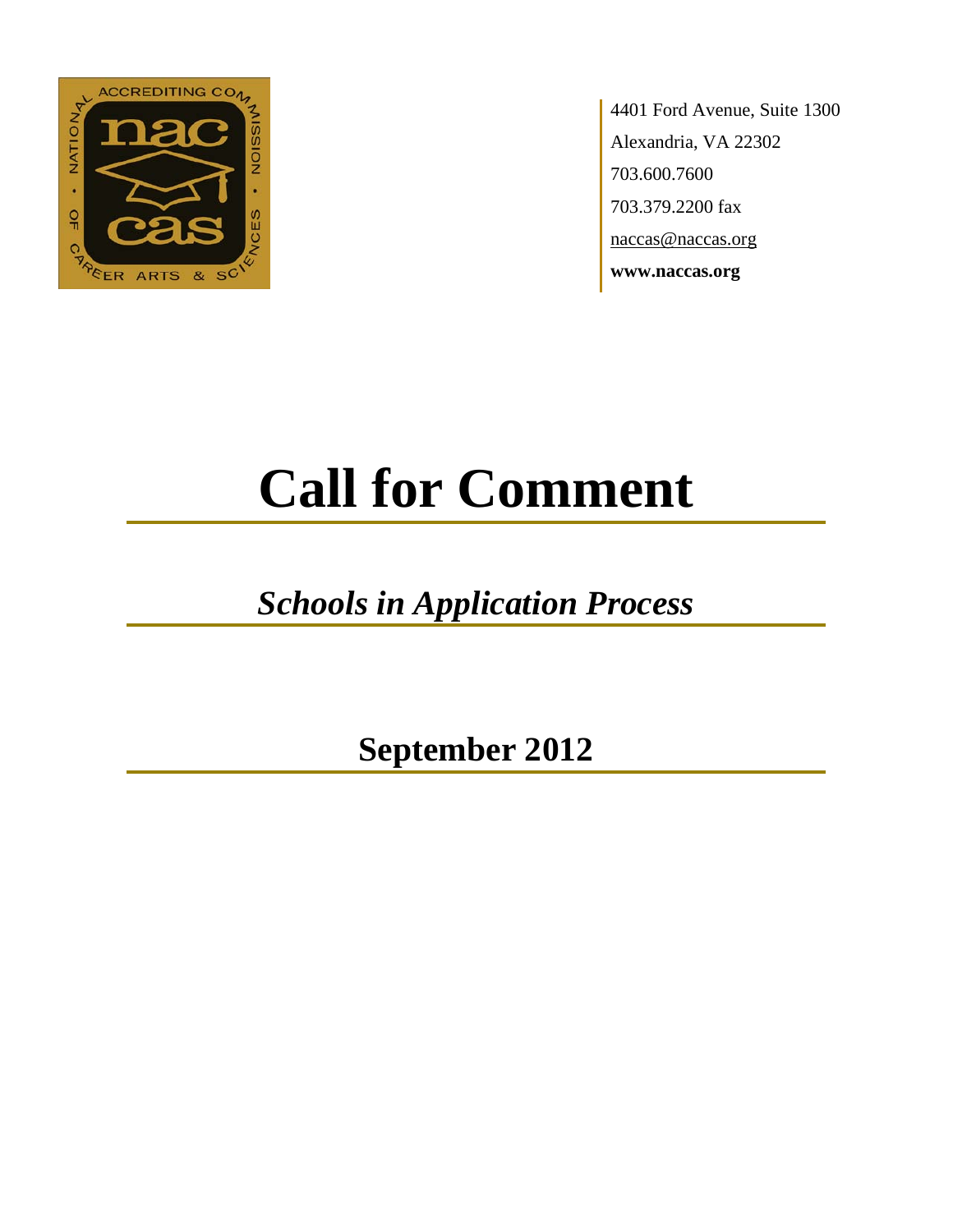#### -- **List of Schools in the Application Process**

*In accordance with Sections 10.0 and 10.1 of NACCAS' Rules of Practice and Procedure and 34 CFR 602.23(b), the NACCAS Board of Commissioners seeks comments on institutions that are currently in the process of applying for accreditation or renewal of accreditation.*

Instructions: If you have information that would contribute to the Commission's review of any of the institutions listed below, please complete the attached comment form and e-mail it to Afsheen Mirza at [amirza@naccas.org.](mailto:amirza@naccas.org) Please include the following in the subject line of your email: School List Call for Comment: September 2012. Pursuant to Section 10.1 of NACCAS' *Rules of Practice and Procedure*, please submit all comments within (15) days of the date of distribution of this Call for Comment.

#### Alabama

Queen Esther's School of Cosmetology LLC Ref. #I10051-00 1017 Martin Luther King Boulevard Northport, AL 35476 **Process: Initial Accreditation**

#### Arizona

Empire Beauty School and The Empire Beauty School and The Empire Beauty School and The Empire Beauty School and The Empire Beauty School and The Empire Beauty School and The Empire School and The Empire School and The Empi 2727 West Glendale Avenue, Suite 200 Phoenix, AZ 85051 **Process: Renewal of Accreditation**

#### Arkansas

Career Academy of Hair Design Ref. #A13017-03 4310 West Martin Luther King Boulevard Fayetteville, AR 72701 **Process: Initial Additional Location Accreditation**

#### California

Western Beauty Institute Ref. #A14057-02 229 B East Orangethorpe Fullerton, CA 92832 **Process: Initial Additional Location Accreditation**

CRU Institute Cosmetology & Barbering Ref. #A14203-01 9170 Foothill Boulevard Rancho Cucamonga, CA 91730 **Process: Initial Additional Location Accreditation**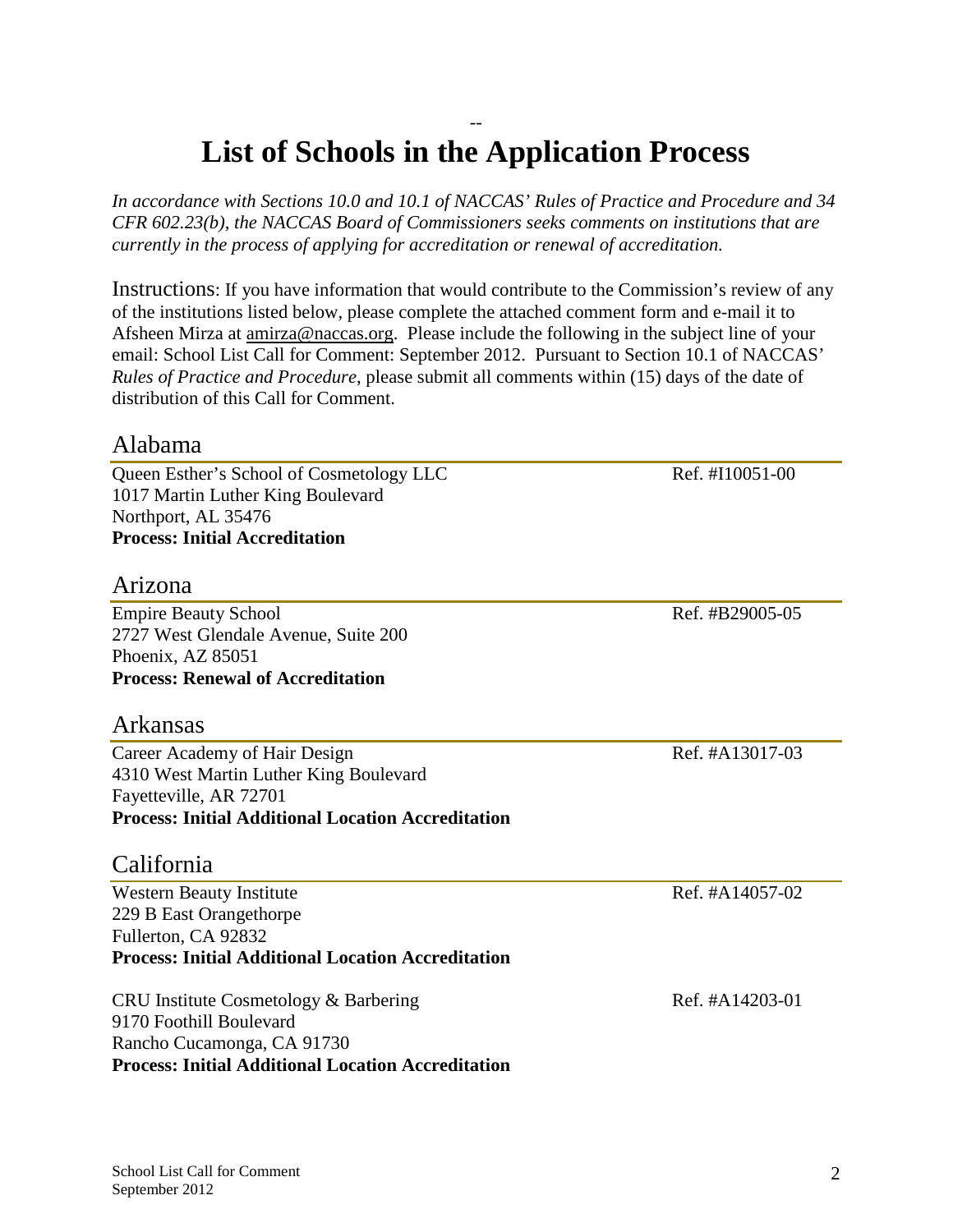Academy For Salon Professionals, The Ref. #014375-00 2238 El Camino Real Santa Clara, CA 95050 **Process: Renewal of Accreditation**

Santa Ana Beauty College Ref. #014377-00 1926 West  $17<sup>th</sup>$  Street Santa Ana, CA 92706 **Process: Renewal of Accreditation**

#### Florida

Parisian Spa Institute Ref. #I11008-00 1045 Riverside Avenue Jacksonville, FL 32204 **Process: Initial Accreditation**

#### Georgia

Empire Beauty School Ref. #A48017-13 3241 Washington Road Washington Corner's Shopping Center Augusta, GA 30907 **Process: Initial Additional Location Accreditation**

#### Illinois

Ms. Roberts Academy of Beauty Ref. #023047-00 17-19 East Park Boulevard Villa Park, IL 60181 **Process: Renewal of Accreditation**

Ms. Roberts Academy of Beauty Ref. #B23047-01 552 North Mannheim Road Hillside, IL 60162 **Process: Renewal of Accreditation**

G Skin & Beauty Institute Ref. #B23144-02 200 North Michigan Avenue, Suite 302 Chicago, IL 60601 **Process: Renewal of Accreditation**

Empire Beauty School Ref. #B29005-06 1166 Lake Street Hanover Park, IL 60133 **Process: Renewal of Accreditation**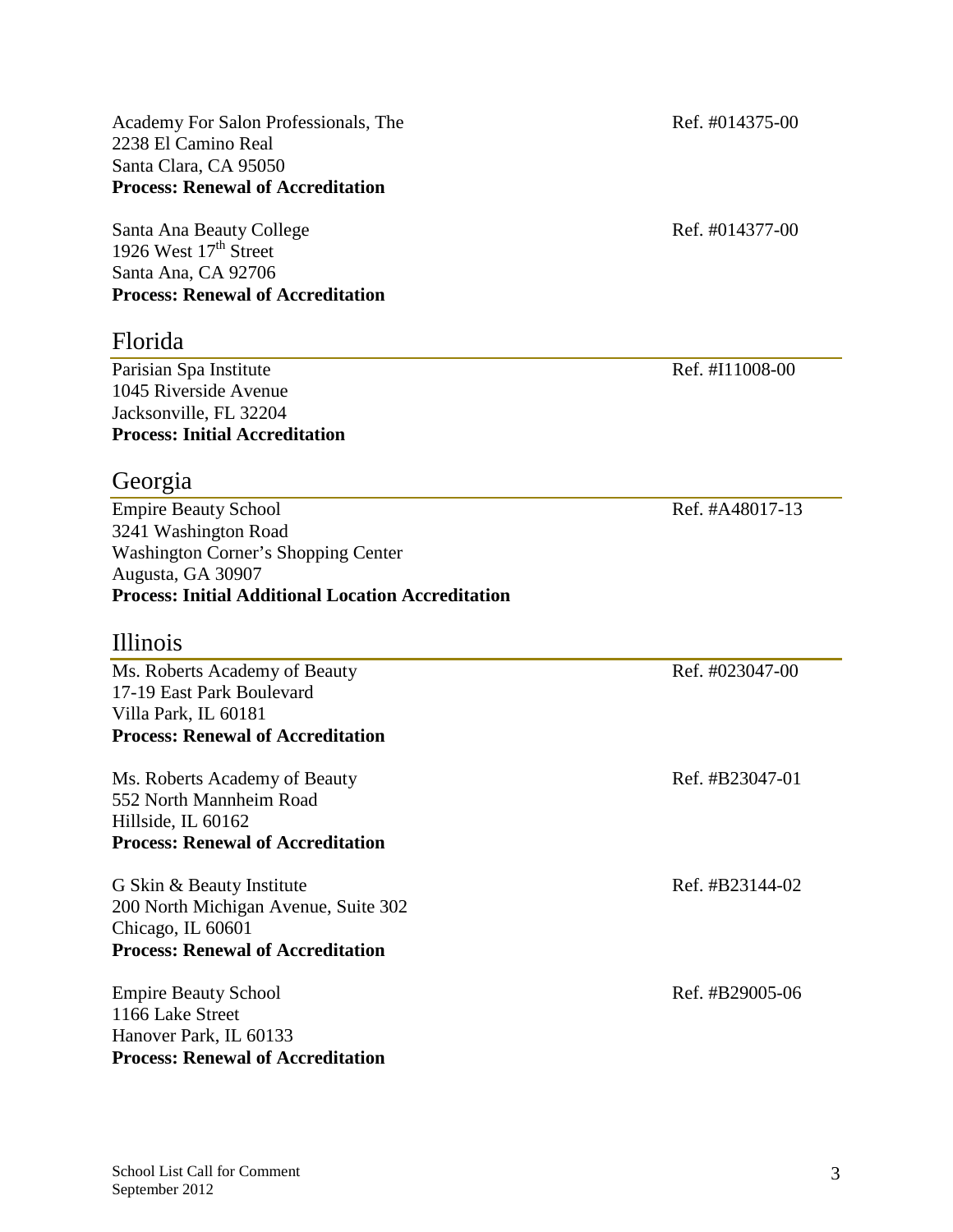| <b>Empire Beauty School</b><br>226 Hawthorn Village Commons<br>Vernon Hills, IL 60061<br><b>Process: Initial Additional Location Accreditation</b>                      | Ref. #A31023-14 |
|-------------------------------------------------------------------------------------------------------------------------------------------------------------------------|-----------------|
| <b>Empire Beauty School</b><br>3106 West North Avenue<br><b>Stone Park Corners</b><br>Stone Park, IL 60165<br><b>Process: Initial Additional Location Accreditation</b> | Ref. #A31023-15 |
| Paul Mitchell The School Chicago<br>1225 South Halstead Street<br>Chicago, IL 60607<br><b>Process: Renewal of Accreditation</b>                                         | Ref. #B32107-01 |
| Iowa                                                                                                                                                                    |                 |
| American Hair Academy<br>910 Avenue G<br>Fort Madison, IA 52627<br><b>Process: Renewal of Accreditation</b>                                                             | Ref. #025032-00 |
| Kansas                                                                                                                                                                  |                 |
| Paul Mitchell The School<br>8731 West 95 <sup>th</sup> Street<br>Overland Park, KS 66212<br><b>Process: Renewal of Accreditation</b><br>Louisiana                       | Ref. #026036-00 |
| Bos-Man's Barber College                                                                                                                                                | Ref. #I11097-00 |
| 6213 Linwood Avenue<br>Shreveport, LA 71106<br><b>Process: Initial Accreditation</b>                                                                                    |                 |
| <b>Massachusetts</b>                                                                                                                                                    |                 |
| <b>Jupiter Beauty Academy</b><br>15-17 Freeport Way<br><b>Boston, MA 02122</b><br><b>Process: Initial Accreditation</b>                                                 | Ref. #I11035-00 |
| Missouri                                                                                                                                                                |                 |
| Donna's Academy of Hair Design<br>14454 North U.S. Highway                                                                                                              | Ref. #035110-00 |

**Process: Renewal of Accreditation**

Smithville, MO 64089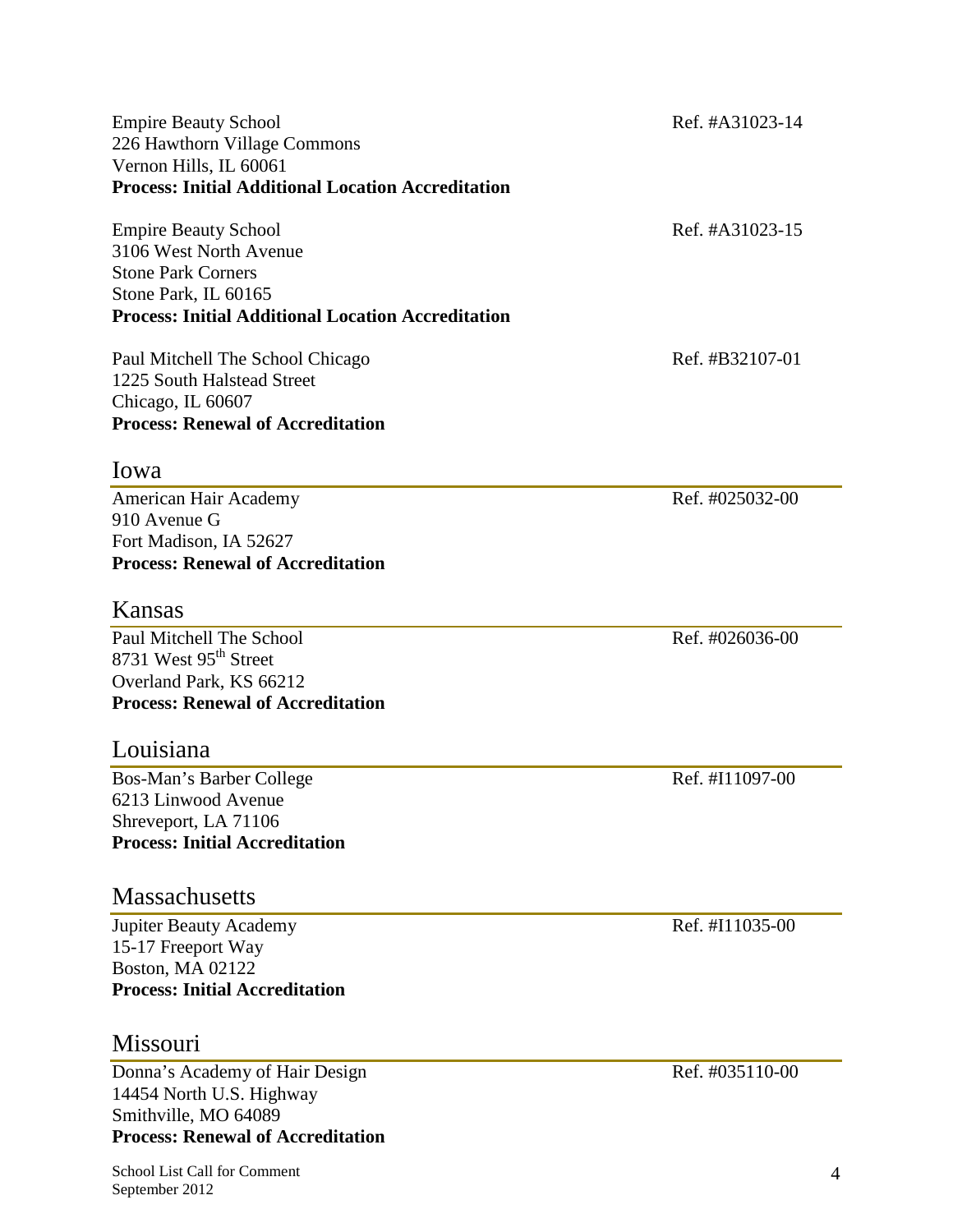| Nevada                                                    |                 |
|-----------------------------------------------------------|-----------------|
| Paul Mitchell The School Las Vegas                        | Ref. #038018-00 |
| 9490 South Eastern Avenue, Suite 100                      |                 |
| Las Vegas, NV 89123                                       |                 |
| <b>Process: Renewal of Accreditation</b>                  |                 |
| New Hampshire                                             |                 |
| <b>Continental Academie of Hair Design</b>                | Ref. #039003-00 |
| 102 Derry Street                                          |                 |
| Hudson, NH 03051                                          |                 |
| <b>Process: Renewal of Accreditation</b>                  |                 |
| New Jersey                                                |                 |
| The Hair Design School                                    | Ref. #B29005-07 |
| 15 Ward Street                                            |                 |
| Bloomfield, NJ 07003                                      |                 |
| <b>Process: Renewal of Accreditation</b>                  |                 |
| The Hair Design School                                    | Ref. #B29005-11 |
| 1126 Morris Avenue                                        |                 |
| Union, NJ 07083                                           |                 |
| <b>Process: Renewal of Accreditation</b>                  |                 |
| The Hair Design School                                    | Ref. #B29005-13 |
| 1458 State Route 35                                       |                 |
| Ocean Township, NJ 07712                                  |                 |
| <b>Process: Renewal of Accreditation</b>                  |                 |
| New York                                                  |                 |
| <b>Empire Beauty School</b>                               | Ref. #A42071-10 |
| 340 Elm Ridge Center Drive                                |                 |
| Rochester, NY 14626                                       |                 |
| <b>Process: Initial Additional Location Accreditation</b> |                 |
| North Carolina                                            |                 |
| Park West Barber School                                   | Ref. #A43044-03 |
|                                                           |                 |

5209 Capital Boulevard Raleigh, NC 27616 **Process: Initial Additional Location Accreditation**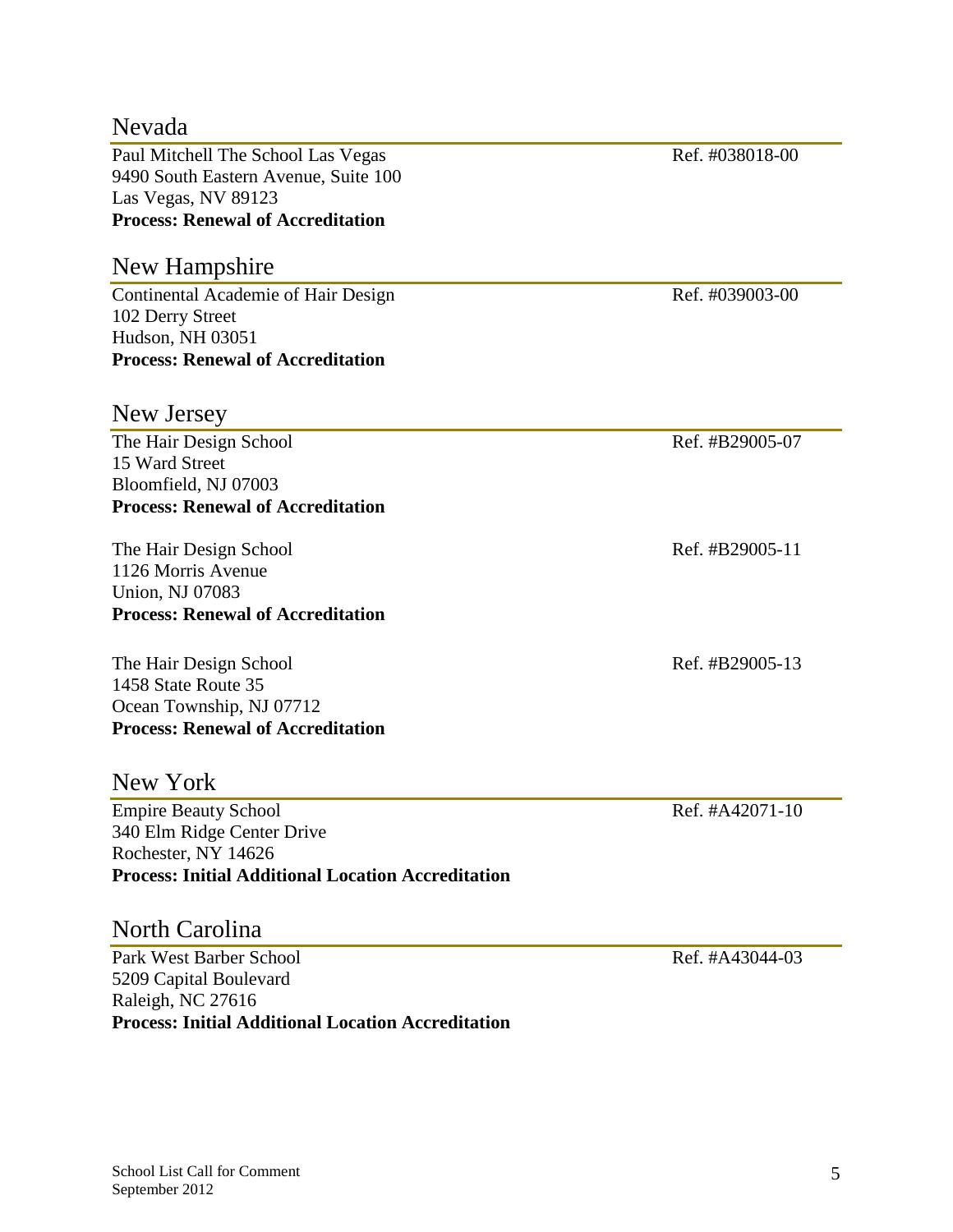#### South Carolina

Top of the Line Barber College Ref. #I10039-00 2049 Savannah Highway, Suite 3 Charleston, SC 29407 **Process: Initial Accreditation**

Kenneth Shuler School of Cosmetology Ref. #B50026-01 2443 West Lucas Street Florence, SC 29501 **Process: Renewal of Accreditation**

#### Tennessee

Image Maker Beauty Institute Ref. #I11084-00 139 Maple Row Boulevard, Suite 208 Hendersonville, TN 37075 **Process: Initial Accreditation**

#### Texas

Preparing People Barber Styling College Ref. #I11048-00 3125 Martin Luther King Jr. Boulevard Dallas, TX 75215 **Process: Initial Accreditation**

La Palm Beauty School, Inc. Ref. #I12043-00 9910 Windmill Lakes Houston, TX 77075 **Process: Initial Accreditation**

#### Washington

Bellingham Beauty School, Inc. Ref. #057028-00 4192 Meridian Street Bellingham, WA 98226 **Process: Renewal of Accreditation**